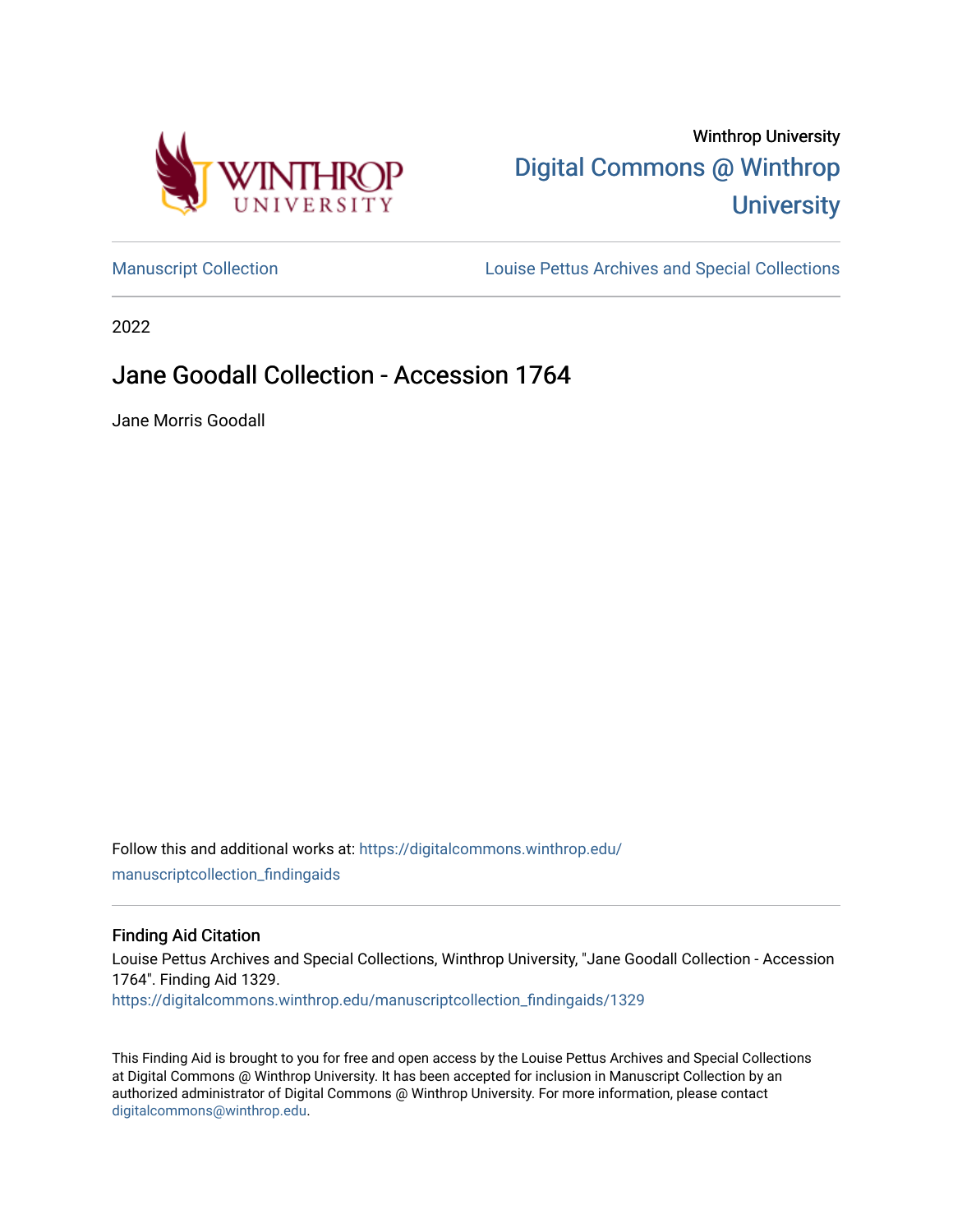### **WINTHROP UNIVERSITY LOUISE PETTUS ARCHIVES & SPECIAL COLLECTIONS**

## **MANUSCRIPT COLLECTION**

## **ACCESSION 1764**

**JANE GOODALL COLLECTION**

1975-1990 2 Boxes and 8 Folders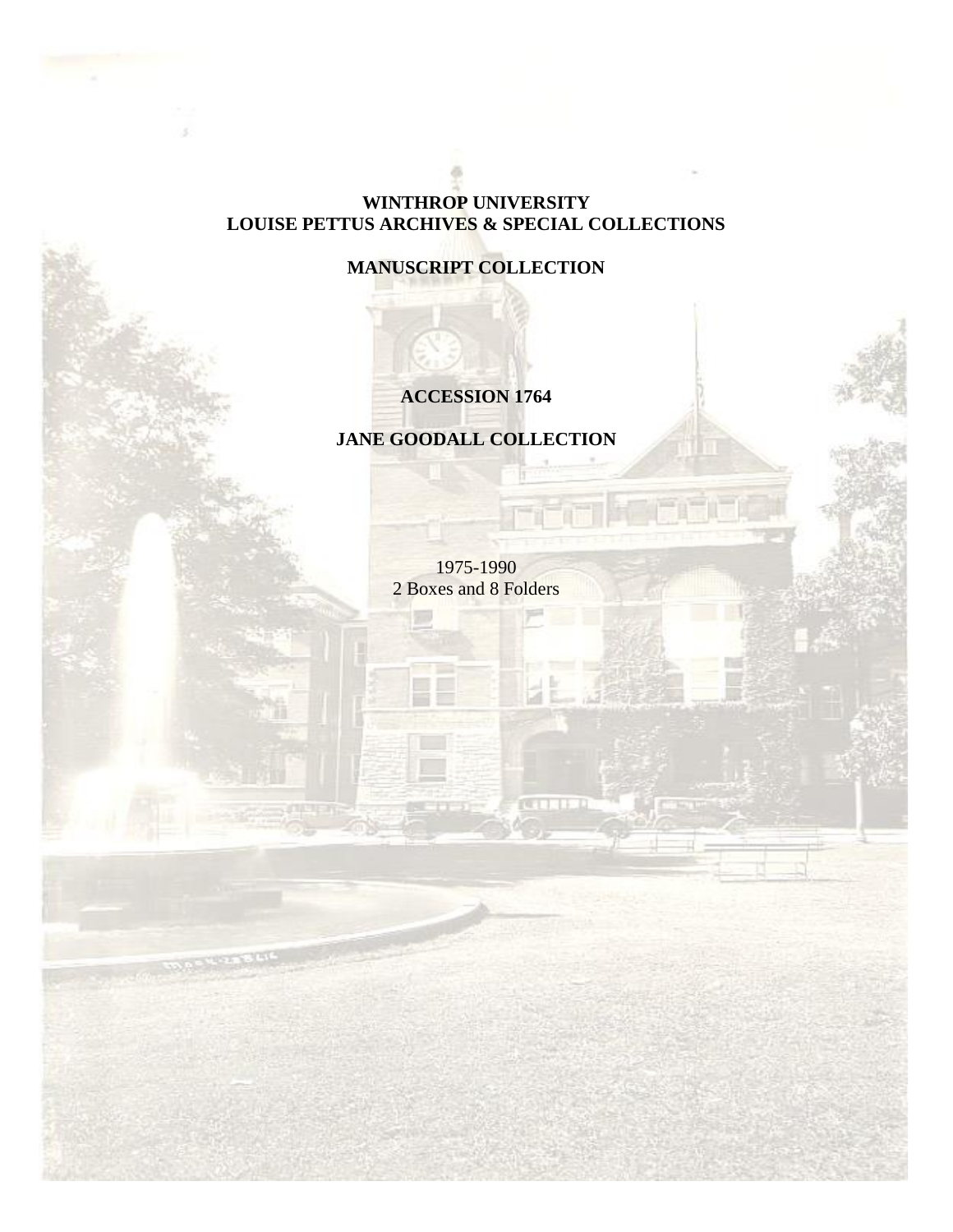#### **WINTHROP UNIVERSITY LOUISE PETTUS ARCHIVES & SPECIAL COLLECTIONS**

#### **MANUSCRIPT COLLECTION**

ADDITIONS: \_\_\_\_, \_\_\_\_, \_\_\_\_\_\_\_ DATE: <u>1-11-22</u>

ACC. NO.: 1764 PROCESSED BY: Carson Cope NO. OF SECTIONS: 2

#### **Jane Goodall Collection**

**I**

The Jane Goodall Collection was donated by Linda Williams and received by the Louise Pettus Archives on May 10, 2021.

> Linear feet of shelf space occupied: .50 Approximate number of pieces: 1,000

Restrictions: Open to researchers under the rules and regulations of the Louise Pettus Archives & Special Collections at Winthrop University.

Literary Rights: For information concerning literary rights please contact the Louise Pettus Archives & Special Collections at Winthrop University.

Scope and Content Note: **This collection consists mostly of memorabilia concerning Jane Goodall collected by Linda Driggers Williams (Winthrop Class of 1964, '69, '82). Jane Goodall (b. 1934) is a conservationist and primatologist most known for her long-term study of wild chimpanzees in Tanzania and came to Rock Hill, SC in 1990 to lecture at Winthrop College and at the York County Museum. Contents include four books concerning Jane Goodall, three magazines concerning Jane Goodall, two photographs and three negatives of Jane Goodall, four newspaper articles concerning Jane Goodall, a Jane Goodall T-shirt, and a hard copy and digital copy of a talk given by Jane Goodall at the Museum of York County in 1990.**